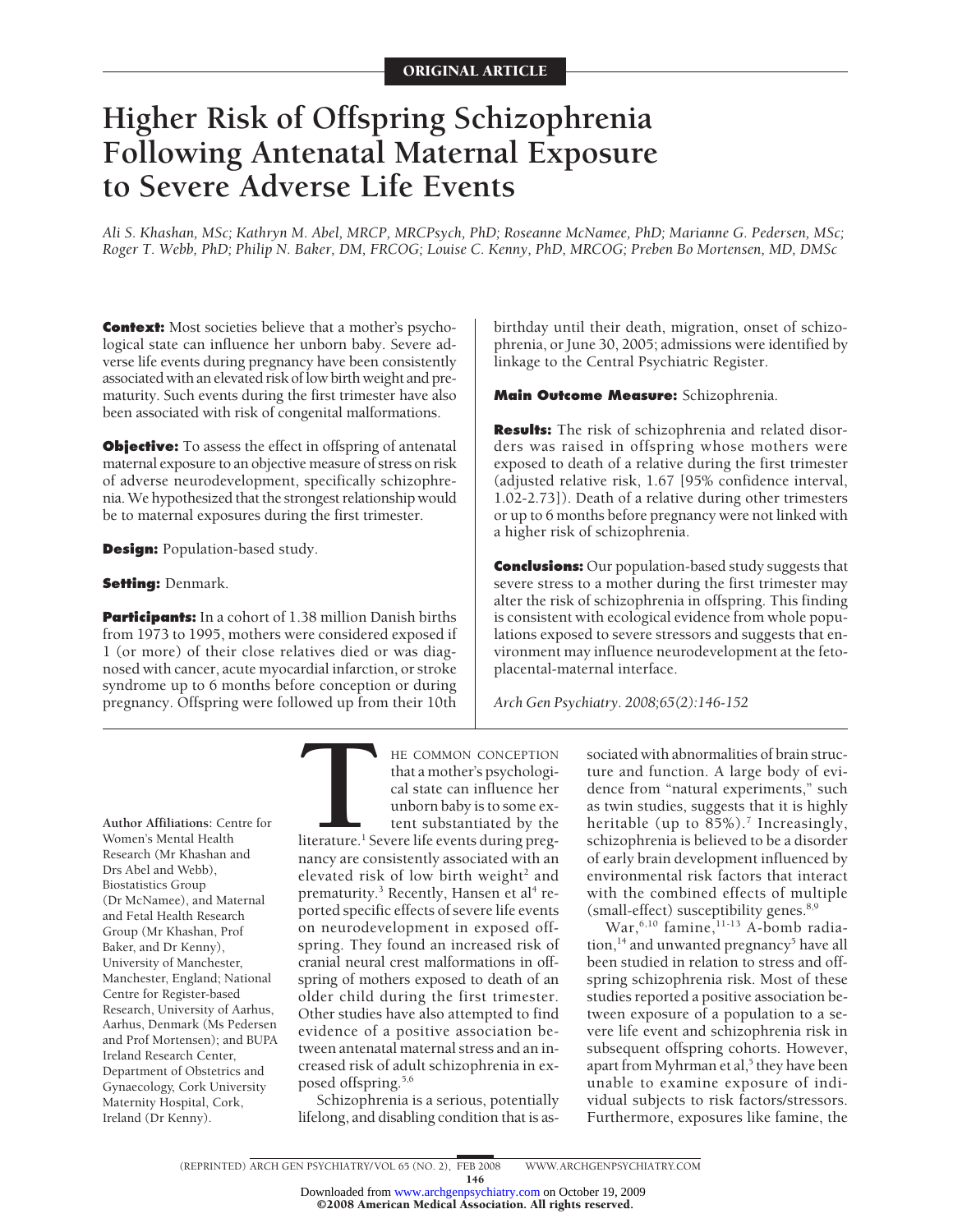A-bomb, and war are complex and may combine several risk factors other than emotional stress, including malnutrition, ionizing radiation, and infectious disease. In addition, most of these studies have failed to control for potential confounders such as family history of mental illness and urbanicity.

Huttunen and Niskanen<sup>15</sup> reported that death of the mothers' partner/spouse during months 3 to 5 and 9 and 10 of pregnancy was associated with an increased risk of psychiatric admission in offspring. To our knowledge, no study has been able to examine schizophrenia risk using this exposure measured at an individual level. In this study, we used the Danish population registers to examine rates of schizophrenia in a cohort of offspring whose mothers had been exposed antenatally to an objective and incontrovertible measure of stress that would be independent of the psychological characteristics of the mother: death or illness in a first-degree relative (mother, father, spouse/partner, sibling, or older child). Based on findings reported by Hansen et al,<sup>4</sup> we hypothesized that the strongest association would be to stressors affecting the mother during the first trimester.

## METHODS

All women who gave birth in Denmark between January 1, 1973, and June 30, 1995, were identified using the Medical Birth Registry,<sup>16</sup> which includes information on gestational age. These women were linked to their close relatives (older children, spouses, fathers, mothers, and siblings) using the Civil Registration Number. This number is unique and enables linkage between all national registers in Denmark. Spouse was defined as the legal father of the child. The close relatives were linked to the Civil Registration System<sup>17</sup> to determine if and when they had died. Linkage was also made to the National Hospital Register<sup>18</sup> to identify any diagnoses of cancer, acute myocardial infarction, or stroke syndrome among first-degree relatives.

Exposurewasdefinedbyfirstdiagnosisofcancer(*International Classification ofDiseases, Eighth Revision [ICD-8]* codes 140-207 and *International Statistical Classification of Diseases, 10th Revision [ICD-10]*codesC00-C97),acutemyocardialinfarction(*ICD-8* code 410 and *ICD-10*codes I21 and I22), stroke syndrome (*ICD-8* codes 431, 433, or 434 and *ICD-10* codes 161, 163, or 164), or death of the father, mother, sibling, child, or spouse of the pregnant mother. The date of exposure was defined as the date of death or the first hospital admission leading to illness diagnosis. The first day of the last menstrual period (date of pregnancy) was defined using the date of birth and gestational age. Exposure during pregnancy or 6 months before pregnancy was classified by timing: up to 6 months before pregnancy, first trimester (0-12 weeks), second trimester (13-24 weeks), and third trimester (25 weeks to birth). Pregnant women were considered exposed if at least 1 relative died or was diagnosed with illness during the exposure period, regardless of the links to the other relatives. They were considered unexposed if they had links to all relatives and none of them had an event during the exposure period. During the period 1973 to 1995, mothers of 36 193 offspring were exposed to illness or death of a close relative. If more than 1 exposure occurred during the same pregnancy, priority was given to first trimester, before pregnancy, second trimester, and, finally, third trimester (ie, if a woman was exposed to death of her spouse in the first trimester and death of her father in the second trimester, she was considered exposed in the first trimester). In separate analyses, priority was instead given to the second trimester, then to the third, then to "up to 6 months before pregnancy."



**Figure.** Data for maternal exposure status, offspring who were not living in Denmark on their 10th birthday, and offspring who were lost to follow-up. These data are related to death of a close relative. Mothers of 21 987 offspring were exposed during pregnancy and up to 6 months before pregnancy. Of those, 11 715 were exposed up to 6 months before pregnancy; 3096, in the first trimester; 3052, in the second trimester; and 4124, in the third trimester.

The initial cohort consisted of 1.38 million births and was linked to the Danish Psychiatric Central Register.<sup>19</sup> This contains records on all admissions to Danish psychiatric inpatient facilities since 1969 and outpatient visits to psychiatric departments since 1995. *ICD-8*20 was used from April 1969 to December 1993. *ICD-10*21 was used from January 1994. To maximize statistical power, a broad definition of schizophrenia and related disorders was used (*ICD-8* code 295, 296.8, 297, 298.39, or 301.83 or *ICD-10* codes F20-F29), where cases were diagnosed following admission to a psychiatric hospital or in receipt of outpatient care. Schizophrenia onset was defined as the date of the first contact that led to this diagnosis. The cohort was followed up from the 10th birthday of the offspring until onset of schizophrenia, death, migration, disappearance, or June 30, 2005 (end of study period), whichever came first. As depicted in the **Figure**, the "censoring mechanism" because of death, disappearance, migration, or end of study period was independent of an exposure event (ie, the percentages of censored data are trivial and comparable between exposed and unexposed groups). Schizophrenia diagnoses before age 10 years are likely to have been due to reporting errors.

## **STATISTICAL ANALYSIS**

Log-linear Poisson regression of aggregated person-years data<sup>22</sup> in Stata software<sup>23</sup> was used to estimate the relative risk (RR) of schizophrenia. Cox regression is too computationally intensive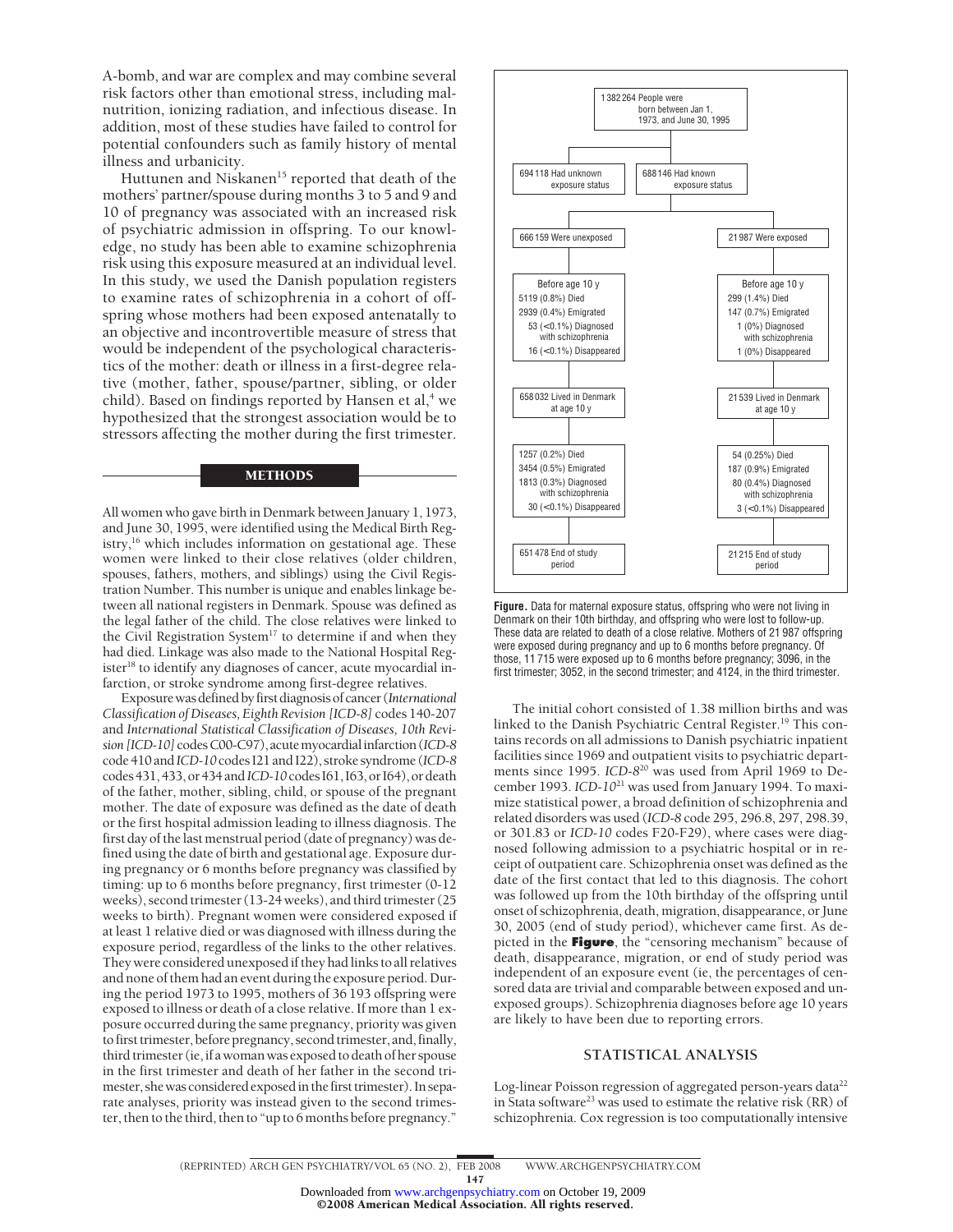#### **Table 1. Distribution of 7331 Cases of Schizophrenia and 15.1 Million Person-years of Follow-up in a Cohort of 1.38 Million Danish People**

| <b>Variable</b>                             | No. of<br>Cases | Incidence<br>per 100 000<br>Person-years |
|---------------------------------------------|-----------------|------------------------------------------|
| Sex                                         |                 |                                          |
| M                                           | 4287            | 55.4                                     |
| F                                           | 3044            | 41.3                                     |
| Place of birth                              |                 |                                          |
| Capital                                     | 1686            | 85.6                                     |
| Suburb of capital                           | 1065            | 61.5                                     |
| Provincial city                             | 911             | 46.3                                     |
| Provincial town                             | 2307            | 41.8                                     |
| Rural area                                  | 1362            | 34.7                                     |
| Family history (all psychiatric admissions) |                 |                                          |
| Admitted, not schizophrenia                 | 1996            | 110.6                                    |
| Admitted, schizophrenia                     | 758             | 272.5                                    |
| Not admitted                                | 4577            | 35.1                                     |
| Maternal age, y                             |                 |                                          |
| $12 - 19$                                   | 629             | 80.5                                     |
| $20 - 25$                                   | 2903            | 48.6                                     |
| $26 - 29$                                   | 1979            | 43.3                                     |
| $30 - 34$                                   | 1301            | 45.4                                     |
| $\geq 35$                                   | 519             | 56.2                                     |

for studies of this size; therefore, we used Poisson regression as an approximation.<sup>24</sup> Negative binomial regression models suggested that the Poisson models were not subject to overdispersion.<sup>25</sup> Relative risks were adjusted for place of birth (capital, capital suburb, provincial city, provincial town, and rural area); offspring age (10-11, 12-13, 14, 15, 16, 17, 18, 19, 20-21, 22 23, 24-25, 26-27, 28-29, and 30-32 years), offspring sex (and an interaction between offspring age and sex), maternal age, calendar year (1983-1987, 1988-1989, and 1-year categories thereafter until 2005), and unknown spouse. The models also controlled for family history of schizophrenia and other mental illnesses (parents and siblings of index offspring). Calendar year, family history of schizophrenia, and other mental illness and offspring age were generated as time-dependent variables; all other explanatory variables were time fixed.<sup>26</sup>

Analyses were carried out separately for (1) illness in any close relative, (2) death of any close relative, and (3) illness and/or death (events) of any close relative during pregnancy or up to 6 months before pregnancy. All analyses considered the timing of the event to assess variation by trimester in the effect on schizophrenia risk.

## **ATTRIBUTABLE RISK**

The population attributable risk of schizophrenia is an estimate of the fraction of the total number of cases of schizophrenia in the population that can be attributed to a particular exposure. The estimation was carried out as described by  $Last^{27}$ using the formula

## *P*×(*RR*−1)/1 + *P*×(*RR*−1)*,*

where *P* is the proportion of the total population exposed to death of a close relative during the first trimester. The adjusted RR of schizophrenia in relation to maternal exposure to death of a close relative during the first trimester was used.

### **MISSING DATA**

The main sources of missing information were gestational age and links between mothers and their relatives. During the study

## **Table 2. RR Estimates for Offspring Schizophrenia Risk According to Timing of Exposure (Severe Life Events in Mother's Close Relatives) During the Antenatal Period**

| Variable: Death or<br><b>Illness in Any Relative</b> | No. of<br>Cases | <b>Partially</b><br><b>Adjusted</b><br>RR <sup>a</sup> (95% CI) | <b>Adjusted</b><br>RR <sup>b</sup> (95% CI) |
|------------------------------------------------------|-----------------|-----------------------------------------------------------------|---------------------------------------------|
| Unexposed                                            | 1775            | 1 [Reference]                                                   | 1 [Reference]                               |
| Exposed before pregnancy                             | 56              | $0.96(0.73-1.25)$                                               | $0.96(0.74-1.26)$                           |
| Exposed first trimester                              | 24              | $1.44(0.96-2.15)$                                               | $1.44(0.96-2.16)$                           |
| Exposed second trimester                             | 20              | $1.37(0.88-2.13)$                                               | $1.35(0.87 - 2.11)$                         |
| <b>Exposed third trimester</b>                       | 22              | $1.11(0.73-1.69)$ $1.12(0.74-1.71)$                             |                                             |

Abbreviations: CI, confidence interval; RR, relative risk.<br><sup>a</sup> Adjusted for calendar year and statistical interaction between offspring

age and sex. bAdjusted for offspring age, sex, place of birth, family history, maternal age, calendar year, unknown father, and statistical interaction between offspring age and sex.

period, there were 60 438 births (4.4%) with missing gestational age. Mothers of 11 629 offspring (0.8%) had no links to the child's father. Mothers who were not living at the same address as their parents when the Danish Civil Registration System was established in 1968 had no links to them in this data source and subsequently had no links to their siblings either. In total, mothers of 680 250 offspring (49.2%) had at least 1 missing link to their father, mother, siblings, or father of their offspring. All children registered in the Medical Birth Registry have complete linkage to their mothers. For the purpose of sensitivity analysis, subjects with missing data were grouped in 3 categories: unknown relative and unknown gestational age; unknown relative and known gestational age; and known relative and unknown gestational age.

## **RESULTS**

During the study follow-up period (15.1 million personyears), 7331 people (4287 males and 3044 females) were diagnosed with schizophrenia. Mothers of 21 987 children were exposed to death and 14 206, to serious illness in close relatives. One hundred twenty-two children whose mothers were exposed antenatally to severe life events (80 of whom were exposed to death of relatives) developed schizophrenia in later life. **Table 1** presents the number of cases and rates of schizophrenia by sex, place of birth, family history of mental illness, and maternal age.

## **EXPOSURE TO ALL EVENTS COMBINED (DEATH AND/OR ILLNESS) IN CLOSE RELATIVES**

The RRs (partially adjusted and fully adjusted) of developing schizophrenia in relation to maternal exposure to severe life events (illness or death) in any close relative are presented in **Table 2**. The estimates do not support an association between maternal exposure to severe life events during any exposure period and risk of developing schizophrenia in the offspring. The estimated RR of schizophrenia, however, was elevated during the first (adjusted RR, 1.44 [95% confidence interval (CI), 0.96 2.16]) and second (adjusted RR, 1.35 [95% CI, 0.87 2.11]) trimesters, but not significantly.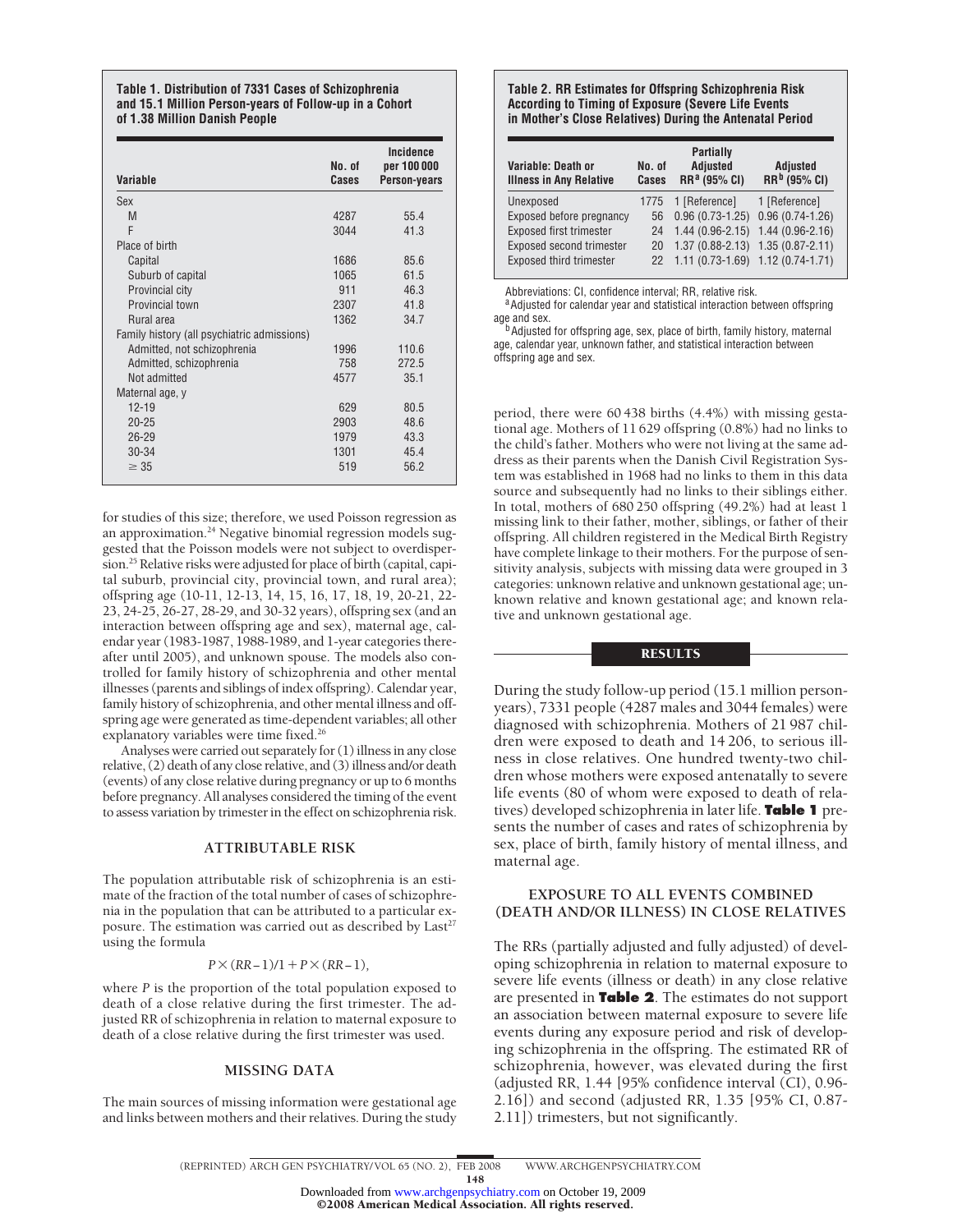## **Table 3. RR Estimates for Offspring Schizophrenia Risk Table 4. RR Estimates for Offspring Schizophrenia Risk According to Timing of Exposure (Illness in Mother's According to Timing of Exposure (Death of Mother's**

| Variable: Illness<br>in Any Relative | No. of<br>Cases | <b>Partially</b><br><b>Adjusted</b><br>RR <sup>a</sup> (95% CI) | <b>Adjusted</b><br>RR <sup>b</sup> (95% CI) |
|--------------------------------------|-----------------|-----------------------------------------------------------------|---------------------------------------------|
| Unexposed                            | 1813            | 1 [Reference]                                                   | 1 [Reference]                               |
| Exposed before pregnancy             | 15              | $0.85(0.51 - 1.41)$                                             | $0.87(0.52 - 1.44)$                         |
| Exposed first trimester              | 9               | $1.05(0.55 - 2.02)$                                             | $1.07(0.56-2.06)$                           |
| Exposed second trimester             | 13              | $1.56(0.90-2.69)$                                               | 1.58 (0.91-2.72)                            |
| <b>Exposed third trimester</b>       | 14              | 1.20 (0.71-2.03)                                                | 1.22 (0.72-2.06)                            |

Abbreviations: See Table 2.<br><sup>a</sup> Adjusted for calendar year and statistical interaction between offspring age and sex.

<sup>b</sup>Adjusted for offspring age, sex, place of birth, family history, maternal age, calendar year, unknown father, and statistical interaction between offspring age and sex.

## **EXPOSURE TO ILLNESS IN ANY CLOSE RELATIVE**

We also examined the effect of maternal exposure to serious illness diagnosis (cancer, acute myocardial infarction, and stroke syndrome) in close relatives on risk of schizophrenia in the offspring. The estimates (**Table 3**) do not support an association between maternal exposure to illness diagnosis in close relatives during any exposure period and risk of schizophrenia in the offspring. However, the estimated RR was elevated, but not significantly, during the second trimester (adjusted RR, 1.58 [95% CI, 0.91-2.72]).

## **EXPOSURE TO DEATH OF ANY CLOSE RELATIVE**

We examined the effect of maternal exposure to death of a close relative on risk of schizophrenia in the offspring. The estimates (**Table 4**) suggest that maternal exposure to death of a close relative during the first trimester increases the risk of developing schizophrenia in the offspring (partially adjusted RR, 1.74 [95% CI, 1.06 2.85]; fully adjusted RR, 1.67 [95% CI, 1.02-2.73]). There were 16 mothers who were exposed to death of a close relative during the first trimester whose offspring subsequently developed schizophrenia. We explored the causes of death of the 16 relatives who died and only 1 of them was registered as suicide. The estimates, however, do not support an association between risk of schizophrenia and maternal exposure to death of a relative during other trimesters or up to 6 months before pregnancy. When exposure priority was given to the second trimester, then to the third, then to "up to 6 months before pregnancy," the results did not change. Furthermore, none of the offspring who developed schizophrenia had mothers exposed to more than 1 relative's death during the same pregnancy.

We also adjusted the RRs for paternal age, maternal ethnicity (mother born in Denmark or abroad), and paternal ethnicity (father born in Denmark or abroad). These factors did not change the estimates and they were omitted from the models.

# **Close Relatives) During the Antenatal Period Close Relatives) During the Antenatal Period**

| Variable: Death<br>of Any Relative | No. of<br>Cases | <b>Partially</b><br><b>Adjusted</b><br>RR <sup>a</sup> (95% CI) | Adjusted<br>RR <sup>b</sup> (95% CI) |
|------------------------------------|-----------------|-----------------------------------------------------------------|--------------------------------------|
| Unexposed                          | 1813            | 1 [Reference]                                                   | 1 [Reference]                        |
| Exposed before pregnancy           | 46              | $1.01(0.75-1.36)$                                               | $1.01(0.75-1.35)$                    |
| <b>Exposed first trimester</b>     | 16              | $1.74(1.06-2.85)$                                               | $1.67(1.02 - 2.73)$                  |
| Exposed second trimester           | 9               | $1.04(0.54-1.99)$                                               | $0.97(0.50-1.87)$                    |
| <b>Exposed third trimester</b>     | 9               | $0.76(0.39-1.46)$                                               | $0.74(0.38-1.43)$                    |
| Unknown relative and<br>unknown GA | 323             | $0.87(0.77-0.98)$                                               | $0.99(0.87 - 1.12)$                  |
| Unknown relative and<br>known GA   | 4994            | $1.05(0.99-1.12)$                                               | $1.05(0.98-1.13)$                    |
| Known relative and<br>unknown GA   | 121             | $0.97(0.81 - 1.18)$                                             | $1.01(0.84-1.21)$                    |

Abbreviations: CI, confidence interval; GA, gestational age; RR, relative risk.<br><sup>a</sup> Adjusted for calendar year and statistical interaction between offspring age and sex.

**b**Adjusted for offspring age, sex, place of birth, family history, maternal age, calendar year, unknown father, and statistical interaction between offspring age and sex.

## **HISTORY OF MENTAL ILLNESS IN CLOSE RELATIVES**

We, moreover, explored the confounding effect of history of mental illness in the family on the effect of exposure to death in the first trimester. For this purpose, we restricted the cohort to persons with full links to all relatives to the mother (children, spouse, mother, father, and siblings). Cohort members who were unexposed to death and had no history of mental illness in the family (mother, father, siblings, mother's mother, mother's father, and mother's siblings) were chosen as the reference category. Persons exposed to death in the first trimester and with no history of mental illness in the family (8 cases) had an RR of 2.64 (95% CI, 1.31-5.29). Persons not exposed to death of a family member and who had a history of mental illness in a family member (1008 cases) had an RR of 2.12 (95% CI, 1.93-2.33) compared with the reference category. Persons exposed to death of a family member in the first trimester and who had a history of mental illness in a family member (4 cases) had an RR of 1.87 (95% CI, 0.70 4.99) also compared with the reference category.

We also explored the effect of maternal exposure to death of a relative in the first trimester in persons who had a history of mental illness in a close relative. We restricted the cohort to persons with history of mental illness in the family and full links to all close relatives of the mother. Offspring of mothers who were not exposed to death of a close relative were chosen as the reference category. Persons who were exposed to death of a relative in the first trimester and had a history of mental illness in a family member had an RR of 0.93 (95% CI, 0.38-2.23) compared with persons who had a history of mental illness in a family member but were not exposed to death of a close relative. Relative risks were adjusted for calendar year, age and its interaction with sex, place of birth, and maternal age. In conclusion, among

149

Downloaded from [www.archgenpsychiatry.com](http://www.archgenpsychiatry.com) on October 19, 2009 ©2008 American Medical Association. All rights reserved.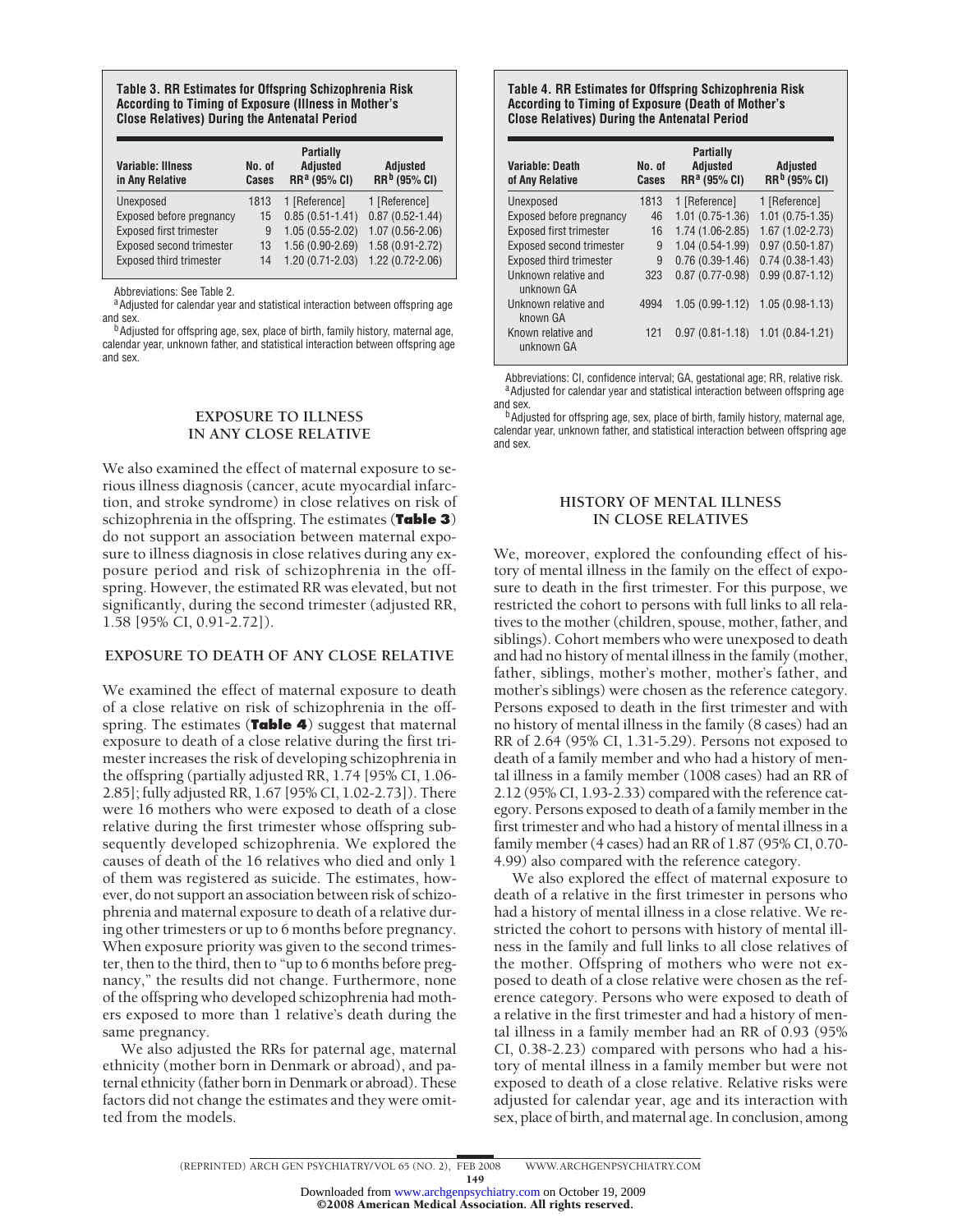**Table 5. RR Estimates for Offspring Schizophrenia Risk According to Timing of Exposure (Death of Mother's Close Relatives) With the Data Set Restricted to Subjects With Full Links to Mother's First-Degree Relatives and Known Gestational Age**

| <b>Variable: Death</b><br>of Any Relative | No. of<br>Cases | <b>Partially</b><br><b>Adjusted</b><br>RR <sup>a</sup> (95% CI) | <b>Adjusted</b><br>RR <sup>b</sup> (95% CI) |
|-------------------------------------------|-----------------|-----------------------------------------------------------------|---------------------------------------------|
| Unexposed                                 | 1813            | 1 [Reference]                                                   | 1 [Reference]                               |
| Exposed before pregnancy                  | 18              | $0.81(0.51-1.29)$                                               | $0.82(0.51 - 1.30)$                         |
| <b>Exposed first trimester</b>            | 12              | $1.63(0.92 - 2.87)$                                             | 1.61 (0.91-2.84)                            |
| <b>Exposed second trimester</b>           | 8               | $1.10(0.55 - 2.20)$                                             | $1.06(0.53 - 2.13)$                         |
| <b>Exposed third trimester</b>            |                 | $0.72(0.34-1.51)$                                               | $0.74(0.35-1.55)$                           |

Abbreviations: See Table 2.<br><sup>a</sup>Adjusted for calendar year and statistical interaction between offspring age and sex.

b Adjusted for offspring age, sex, place of birth, family history, maternal age, calendar year, and statistical interaction between offspring age and sex.

people without family history of mental illness, exposure to death in the first trimester was a significant risk factor for schizophrenia. In addition, among people with a history of mental illness in a family member, there was no evidence that exposure to death in the first trimester increased the risk of schizophrenia. However, the latter finding was based on limited power.

## **MISSING DATA**

We were unable to link mothers to their parents if they had left their parents' homes before 1968. As a result, 49% of mothers had missing links to at least 1 relative, mainly their parents. Mothers in the categories with missing links to relatives tended to be older and more likely to have been born in the capital. Offspring of those mothers tended to be older. Therefore, comparing risk of schizophrenia in offspring of exposed and unexposed mothers might be expected to be confounded by such factors since the exposed group, but not the unexposed, contained missing links.

In a crude analysis (not shown), the risk of schizophrenia was significantly higher in the 3 missing data categories compared with the unexposed group. However, after adjustment for calendar year and a statistical interaction between offspring age and sex, only 1 RR remained significant (Table 4). In the fully adjusted model, there was no evidence of differences between the missing categories and the unexposed group, suggesting that confounding would be controlled by the factors in the model.

As a further check for bias, we performed a further sensitivity analysis where only mothers with full links to relatives and information on gestational age were included in both exposed and unexposed groups (**Table 5**). Predictably, this approach provided a smaller exposed sample of only 12 cases of offspring schizophrenia of mothers exposed in the first trimester and risk was not significantly increased in any trimester. However, the adjusted RR was greater than 1 in the first trimester (1.61 [95% CI, 0.91 2.84]). The adjusted RRs in the other trimesters and before pregnancy were close to 1 and not significant.

## **ATTRIBUTABLE RISK**

The population attributable fraction associated with maternal exposure to death of a close relative during the first trimester in the total study population (with known exposure status) was 0.003. Therefore, maternal exposure to death of a close relative during the first trimester accounted for 0.3% of the schizophrenia cases in the population.

## COMMENT

The offspring of women exposed to the stress of losing a close relative in the first trimester of pregnancy appear to be at a significantly increased risk of developing schizophrenia as adults. This effect is independent of a range of factors known to influence risk of schizophrenia, such as offspring sex, age, family history of mental illness, place of birth, and maternal age. Deaths occurring up to 6 months before pregnancy and after the first trimester did not have a significant effect on subsequent schizophrenia risk. Loss of a close relative during the first trimester appears to have a significant effect on risk of schizophrenia in the offspring who had no family history of mental illness, but not among those who did have a family history of mental illness in close relatives (parents, grandparents, and siblings of offspring). Risk of schizophrenia in relation to maternal exposure to serious illness in close relatives was elevated in the second trimester, but not significantly so.

Attributable risk is determined by the RR and frequency of exposure in the population; therefore, it is a measure of the impact that RR has on the population occurrence of disease. The population attributable fraction was small in this study. To secure a robust definition of stress, we restricted our exposure variable to severe and objective events (death, serious illness), which are relatively rare. We cannot exclude the possibility that less catastrophic, more common events may also increase the risk of schizophrenia in offspring and that maternal stress in a broader sense may have a greater population impact. However, other studies are needed to test this hypothesis.

This study has a number of novel features and findings. The rarity of reliable data on maternal exposure to individual-level, objective measures of severe stress during pregnancy, and the rarity of schizophrenia, means that it is the first epidemiological population study, to our knowledge, to report a positive association between maternal antenatal exposure to death or serious illness in a close relative and schizophrenia. These data represent, to our knowledge, the largest reported cohort where exposure to a clearly defined severe stress is linked to women at an individual level and to specific timing of the exposure in pregnancy. In a small sample, Huttunen and Niskanen<sup>15</sup> reported that antenatal maternal exposure to death of the mother's spouse (offspring's father) led to an increase in the risk of adult psychiatric admission in offspring and a higher number of admissions for schizophrenia (n=6) compared with the control group (n=1).

A number of other studies have reported a link between schizophrenia risk and the exposure of an entire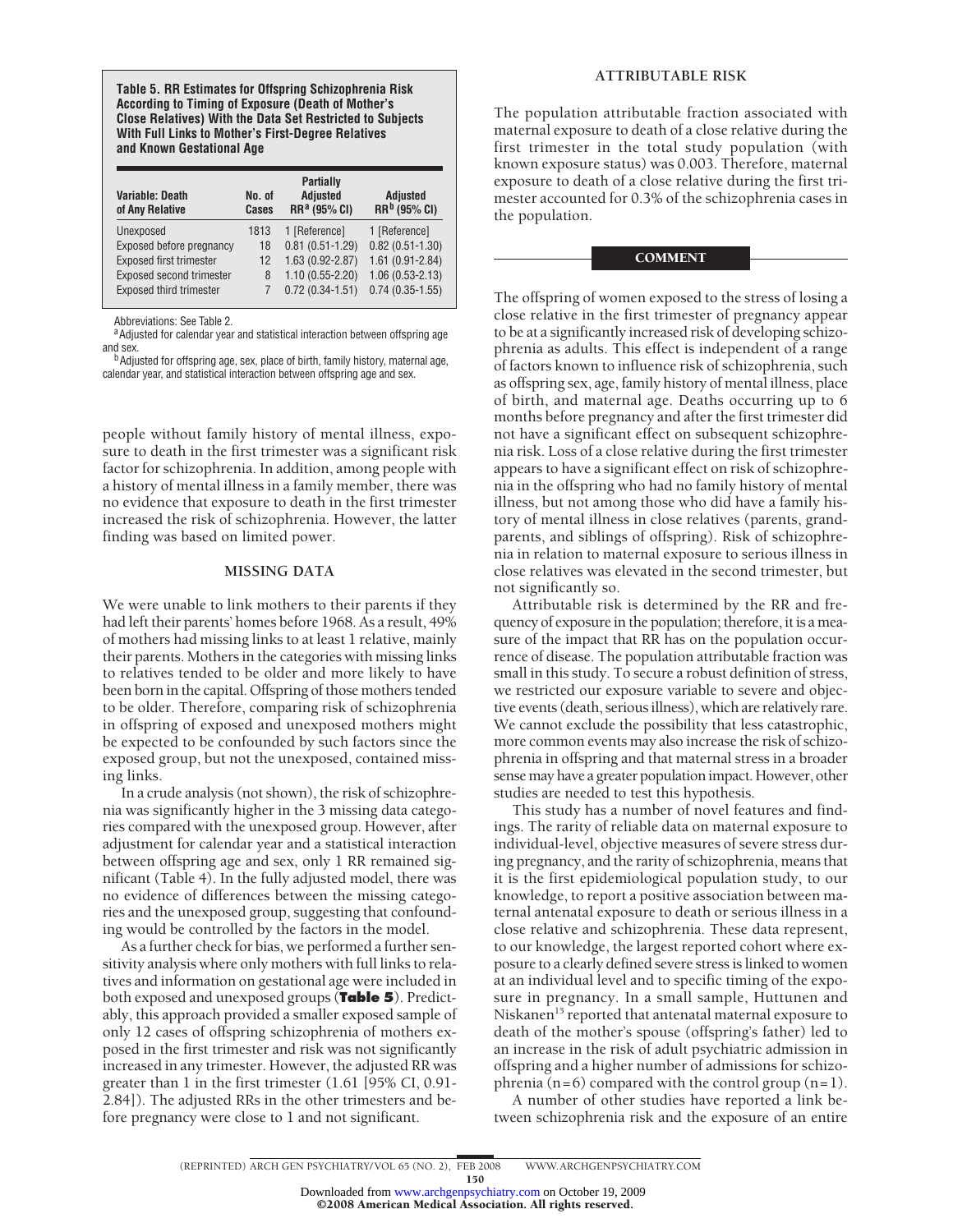population to different stressors. These include 3 epidemiological studies of famine, $11-13$  which reported RRs of around 2 (female offspring only in Susser and  $Lin<sup>11</sup>$ ) for offspring of women exposed during the first trimester of pregnancy. Maternal exposure to war during the first and second trimesters<sup>6</sup> and A-bomb radiation during the second trimester<sup>14</sup> have also been reported to increase risk of schizophrenia in adult offspring. However, Selten et al<sup>10</sup> reported a nonsignificant association between maternal exposure to war and risk of schizophrenia in the offspring. They also conducted a meta-analysis of 3 studies,  $5,6,14$  including their own, and found no significant association with prenatal maternal exposure to stress. Selten et al did not dismiss maternal stress as a risk factor for schizophrenia; they suggested that the unexposed populations (in their study) may have also been exposed to stress during the period when the controls were born (ie, 2 years prior and subsequent to the war). The Myhrman et al<sup>5</sup> study is the only previous study to measure individual-level maternal stress. They reported an approximately 2-fold risk of developing schizophrenia in adulthood in the offspring of women reporting unwanted pregnancies.

There are several limitations to our findings. Although the study was large and population based, we had insufficient statistical power to analyze sex differences in schizophrenia risk or the difference in the risk of schizophrenia in different periods (*ICD-8* and *ICD-10*).20,21 Insufficient statistical power stems from rarity of exposure and rarity of outcome and from missing exposure data. We were unable to link mothers who had left their parents' home before 1968 to their parents and, as such, mothers of 49% of the offspring had missing links to at least 1 relative, mainly mothers' parents. It is unlikely that missing data relating to the national recording system should bias the reported estimates; however, losing a link to a parent could be because of mental illness (ie, there could be an independent effect of having an unknown parent/relative on offspring schizophrenia risk). In the interest of completeness, we have shown results of all trimesters but our a priori hypothesis concerned exposure in the first trimester. Thus, multiple testing is not a serious concern in our study. Finally, we have not examined risk of other mental health and neurodevelopmental outcomes following exposure to antenatal maternal stress. The specificity of this finding to risk of schizophrenia should be addressed in future studies.

Risk associated with exposure to a well-defined, objective stressful event confined to the first trimester of pregnancy suggests a number of possible mechanisms. To date, most studies have focused on changes in offspring hypothalamic-pituitary-adrenal axis responsivity as a result of antenatal stress.<sup>28</sup> By the seventh week of gestation, corticotrophin-releasing hormone (CRH) messenger RNA is expressed in the placenta<sup>29</sup> and active placental CRH, released into the maternal circulation.30 Placental CRH is structurally identical to hypothalamic maternal CRH; however, glucocorticoids secreted in response to stress activate placental CRH gene expression, in contrast to their effects on hypothalamic CRH gene expression, which is inactivated by glucocorticoids.31,32 Several systems have been described that form part of a "feto-placental barrier," which protects the im-

mature brain against effects of maternal stress.<sup>33</sup> These include (1) 11�-hydroxysteroid hydrogenase, an enzyme that breaks down maternal plasma glucocorticoids and whose activity correlates with birth weight in rats and humans<sup>28</sup>; (2) as pregnancy progresses, increasing levels of maternal CRH-binding protein binds to maternal CRH and inactivates it<sup>34</sup>; and (3) in late, but not early, pregnancy, maternal hypothalamic-pituitaryadrenal axis responses are attenuated or blunted.<sup>35</sup> These factors suggest that very early in pregnancy, during a most critical phase of neurodevelopment, the fetal brain may be more vulnerable to the physiological effects of stress than later in pregnancy. Fetal programming by glucocorticoids is known to occur early in gestation,  $36$  but the long-term effects of maternal stress are not confined to changes in stress axis responsivity in offspring. Bateson et al $37$  suggest that human development involves inducing particular patterns of development by cues that prepare the individual for the type of environment in which they are likely to live. Their hypothesis relates specifically to the prenatal stressor of famine inducing programming of fetal growth and nutritional expectation leading to increased risk of hypertension and type 2 diabetes mellitus. A common mechanism of stress-induced fetal hypothalamic-pituitary-adrenal axis programming through glucocorticoids may similarly program a trajectory of abnormal brain growth, from fetal brain development through puberty and into adulthood, as we have previously suggested.38 In this way, an adaptive mechanism for fetal survival in a stressful environment may become maladaptive for long-term neurodevelopment.

Recent research in rats examined the effects of restraint stress imposed throughout pregnancy on hippocampal-dependent learning and hippocampal *N*-methyl-D-aspartate (NMDA) receptor expression.<sup>39</sup> Both control and "stressed" offspring had "normal" postnatal environments, but the adults whose mothers were stressed during gestation showed reduced hippocampal NMDA receptor expression. These data suggest that abnormalities of neurodevelopment and of specific receptor subpopulations, such as the NMDA receptor, which have both been proposed in the etiology of schizophrenia, could independently result from adverse antenatal stress. However, it is also plausible that the association between maternal emotional stress and risk of schizophrenia is mediated in part through increased risk of pregnancy complications.<sup>6</sup>

## **CONCLUSIONS**

Our population-based study indicates that severe stress to a mother in the first trimester of pregnancy is associated with an increased risk of schizophrenia in the offspring. This finding is consistent with other evidence from whole populations exposed to severe stressors but requires replication in larger samples to allow examination of, for example, sex differences. Our findings suggest that environment may influence neurodevelopment at the feto-placental-maternal interface.

**Submitted for Publication:** January 24, 2007; final revision received August 1, 2007; accepted August 7, 2007.

Downloaded from [www.archgenpsychiatry.com](http://www.archgenpsychiatry.com) on October 19, 2009